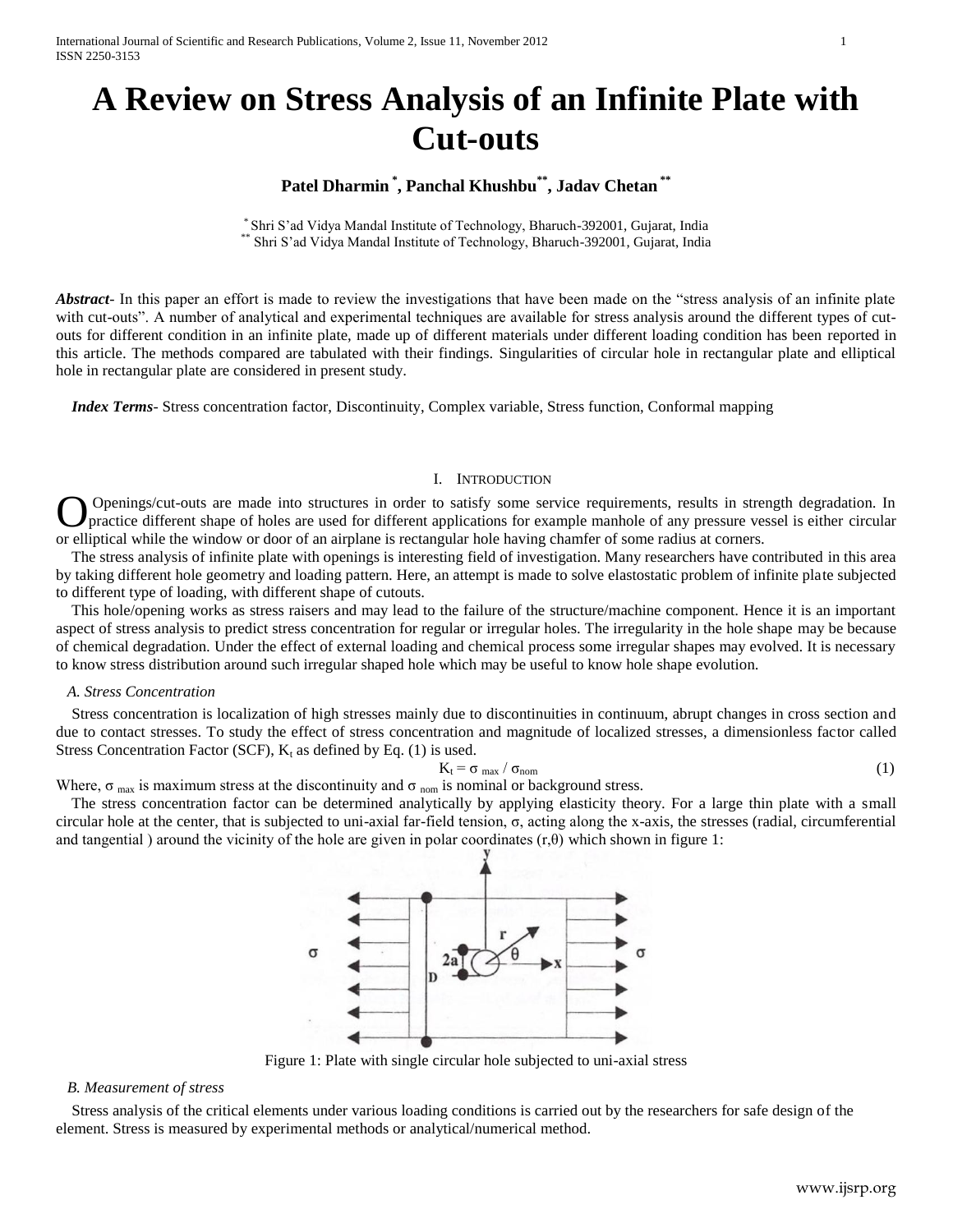International Journal of Scientific and Research Publications, Volume 2, Issue 11, November 2012 2 ISSN 2250-3153

#### *1. Experimental Methods*

From the various experimental methods available for stress analysis, the following methods are long established.

#### *1.1 Photo Elasticity*

 Photo elastic stress analysis is a full field technique for measuring the magnitude and direction of principal stresses. When polarized light is passed through a stressed transparent model, interference patterns or fringes are formed. These patterns provide immediate qualitative information about the general distribution of stress, positions of stress concentrations and of areas of low stress using the principals of stress optic law, Eq. (5) [2].

$$
\sigma_1 - \sigma_2 = N f_{\sigma} / t \tag{2}
$$

where,  $\sigma_1$  and  $\sigma_2$  are the values of the maximum and minimum principal stresses at the point under consideration, N is the fringe number or fringe order at the point,  $f_{\sigma}$  is the material fringe value and t is the model thickness.

## *1.2 Brittle Coating*

 The brittle-lacquer technique of experimental stress analysis relies on the failure by cracking of a layer of a brittle coating which has been applied to the surface under investigation. Specially prepared lacquers are usually applied by spraying on the actual part. Pattern of small cracks appear on the surface of this coating where the strain is high indicating the presence of stress concentration. The cracks also indicate the directions of maximum strain at these points since they are always aligned at right angles to the direction of the maximum principal tensile strain. These crack data could be used to locate strain gauges for precise measurement of the stress. The method is however, sensitive to temperature and humidity [2].

#### *1.3 Electrical Strain Gauges*

 The method is one of the most popular and widely accepted for strain measurements and stress analysis. The strain gauge consists of a grid of strain-sensitive metal foil bonded to a plastic backing material. Any change in length will result in a change of resistance. Thus measurement of this resistance change with suitably calibrated equipment enables a direct reading of linear strain to be obtained [3].

Change of resistance and strain may be expressed as follows:

$$
\Delta R / R = K \times \Delta L / L
$$
  
\n
$$
K = (\Delta R / R) / (\Delta L / L)
$$
  
\n
$$
\varepsilon = (\Delta R / R) / K
$$
\n(3)

Where,  $\Delta R$  and  $\Delta L$  are the changes in resistance and length respectively, K is termed as the gauge factor and  $\varepsilon$  is the strain. Thus measurement of this resistance change with suitably calibrated equipment enables a direct reading of linear strain to be obtained.

#### *2. Analytical/Numerical Methods*

 Distribution of stresses in a structure with boundary conditions, i.e. displacements and/or forces on the boundary can be determined by using either the closed form analytical methods or by approximate numerical methods. Boundary value problems can be solved analytically by using constitutive equations based on the elastic or plastic behavior of the material under load. Analytical or close-form solutions can be obtained for simple geometries, constitutive relations and boundary conditions. Approximate solutions for boundaryvalue problems can be obtained through the use of numerical methods such as finite element method, finite difference method, boundary element method and finite volume method.

## *2.1 Finite Element Method*

 The structural model to be analyzed is divided into many small pieces of simple shapes called elements. Finite Element Analysis (FEA) program writes the equations governing the behavior of each element taking into consideration its connectivity to other elements through nodes. These equations relate the unknowns, for example displacements in stress analysis, to known material properties, restraints and loads. The program assembles the equations into a large set of simultaneous algebraic equations - thousands or even millions. These equations are then solved by the program to obtain the stress distribution for the entire model.

 In recent years, with the advent of advanced software's, the FEA based software ANSYS, COSMOL, DIANA, ABACUS and NASTRAN have been very useful for stress analysis. These software's are preferred by users according to the type of stress analysis, the type of elements to be analyzed and the depth of accuracy required.

#### *2.2 Boundary Element Method*

 In this method the governing differential equation is converted into an integral form, often involving only integrals over the boundary of the domain. Consequently, only the boundary has to be discretized in order to carry out the integrations. The dimensionality of the problem is thereby effectively reduced by one. A three dimensional volume problem becomes a two dimensional surface one, while a two-dimensional plane problem involves only one-dimensional line integrations. Also, because the interior of a solution domain is not discretized, there is much less approximation involved in representing the solution variables and rapid variations of, for example, stresses and displacements can be resolved very accurately. Stresses are accurate as there are no approximations imposed on the solution in interior domain points. The method is suitable for modeling problems of rapidly changing stresses. Boundary Element Method (BEM) uses less number of nodes and elements for the same level of accuracy as other methods. The Boundary Element Method is unsuitable if information is required at a large number of internal points [3].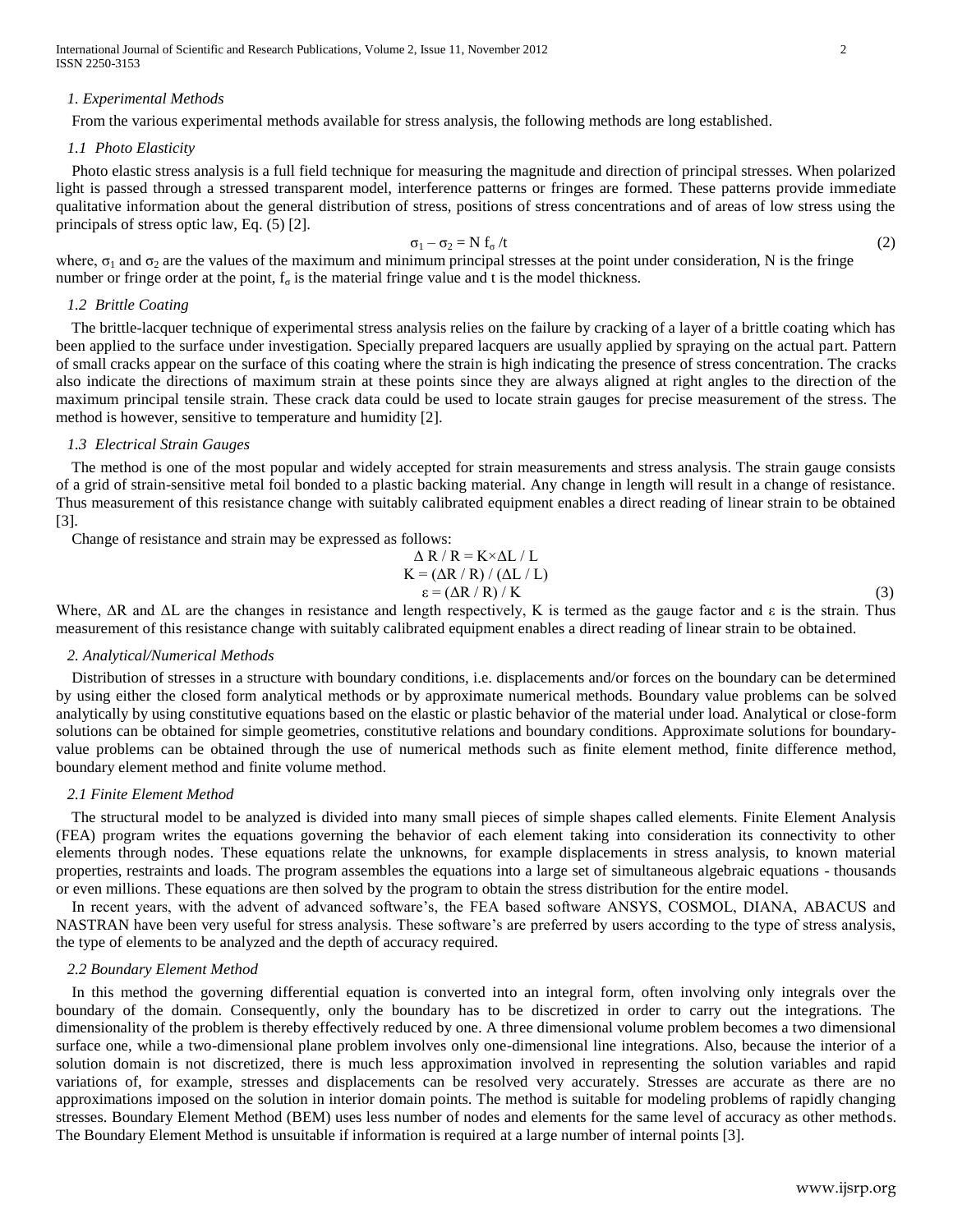#### *2.3 Complex Variable Approach*

 Complex analysis, traditionally known as the theory of functions of a complex variable, is the branch of mathematics investigating functions of complex numbers. The difference between real functions and complex function is that complex functions can handle areas while real functions can handle only direction. So it can use easily for two dimensional problems of physics. Complex analysis is one of the classical branches in mathematics with its roots in the 19th century and some even before. Important names are Euler, Gauss, Riemann, Cauchy, Weierstrass, and many more in the 20th century. In 1909 G V Kolossoff wrote his doctoral degree dissertation of Dorpat University, USSR on the subject on "One application of the theory of functions of a complex variable to a plane problem in the mathematical theory of elasticity." In which systematic use of the complex variable theory was first proposed, making use of Gousat's, a French Mathematician's and two complex stress functions to represent the biharmonic equations. Then in next 40 years theory come to successful conclusion. In 1933, N I Muskhelishvili wrote a book on the basis of this theory titled "Some basic problems of the mathematical theory of elasticity." in Russian language which was translated in English by J M Radok in 1953.

 In case of complex variable approach complex functions are used in which independent as well as dependent variables all are complex numbers. Let us consider one complex function f (z) where,  $z = x + iy$  and the relation  $w = f(z)$  will give representation of complex variable function.  $w = u(x, y) + iv(x, y)$  represents the function in form of two real valued functions u and v [5].

#### II. LITERATURE REVIEW

 In order to satisfy certain service requirements holes/openings are made in structures and machine components. These holes are of different shape and size. Also, the chemical erosion may lead to irregularity in the hole shape. These holes are the stress raisers and it is essential to know the stress pattern around such holes. There are different methods to calculate stress concentration factors and to know the stress field around holes of different geometry under different loading conditions.

1) Close form solutions: Complex function theory (conformal mapping, boundary collocation method, Laurent series expansion, integral transforms (Fourier, Mellin, Hanckel transforms, Eigen function expansion) limited to very simple cases.

2) Computational solutions (Finite element method, Boundary element method, Finite difference method.)

3) Experimental solutions (photo elasticity, moiré interferometry….)

 An attempt is made to review few of the important contribution for stress analysis in the infinite plate with the different types of cut-out in the present work.

## *A. Stress analysis of plate with single hole*

 Stress concentration around irregular holes using complex variable methods are reported by K. R. Y. Simha and S. S. Mahapatra [6].Conformal mapping method has been used for evaluation of stresses. The method is an operation in complex mathematics which maps a set of points in one coordinate system to a corresponding set in another, keeping the angle of intersection between two curves constant, and is widely used in solving elasticity problem. Nine hole shapes with same area and different perimeter are studied. Irregular holes may change their shape if not their size by exchanging surface energy with strain energy. A linear elastic analysis followed in this paper may not support the physics of change in shapes but can be extended to a linear visco-elastic material.

 The analytical solution of infinite elastic plate with an circular hole and elliptic hole subjected to arbitrary biaxial loading is obtained by Xin-Lin Gao [7]. The complex potential method is used to formulate the boundary-value problem, and the elliptichyperbolic coordinate system is adopted to simplify the formulation. Two adjustable parameters-the biaxial loading factor λ and the orientation angle β-contained in the expressions for stress and displacement field are derived. He should be pointed out that in his analysis the hole boundary is assumed to be traction-free.

 Formulation which given by the Savin [8] for stresses around holes in anisotropic plates under inplane loading a general solution is obtained to consider an arbitrary shape of hole and arbitrarily oriented uniaxial, biaxial, and shear stresses at infinity as well as uniform tangential force, and uniform pressure around the hole. This is achieved by V.G. Ukadgaonker and Rao [9] introducing a general form of mapping function and an arbitrary biaxial loading condition into the boundary conditions. They extended the basic formulation for multilayered plates. They introducing the computer program, the constants of the mapping function, the arbitrary biaxial loading factor, the orientation angle and the complex parameters for the laminate, the stresses around the hole can be easily obtained.

 Zirka et al. [10] have analyzed stress concentration around circular hole in a rectangular plate for orthotropic and isotropic plates under dynamic and static loading. They have used photo elastic method for analysis.

 Ukadgaonkar and Vyasraj [11] have analyzed the stresses in an orthotropic plate with an irregular shaped hole for different in-plane loading. They find the solutions for in-plane loading is applicable for isotropic as well as for orthotropic cases. They are found that angle ply laminates are inducing more stress concentration for shear loads and are not suitable. They are produce many results with different shape of hole for uni-axial, (loading in x- or y-direction), as well as for biaxial loading conditions and also a pure shear loading case is considered. These results are supported with finite element solutions.

 Jike Liu and Chengwu Cai [12] determine the stress concentration in structures with a circular or elliptic hole and it investigated by analytical methods. They studied the problem with a rectangular hole and approximate results are derived. They deduce the analytical solutions to the stress concentration problem in plates with a rectangular hole under biaxial tensions. By using the U-transformation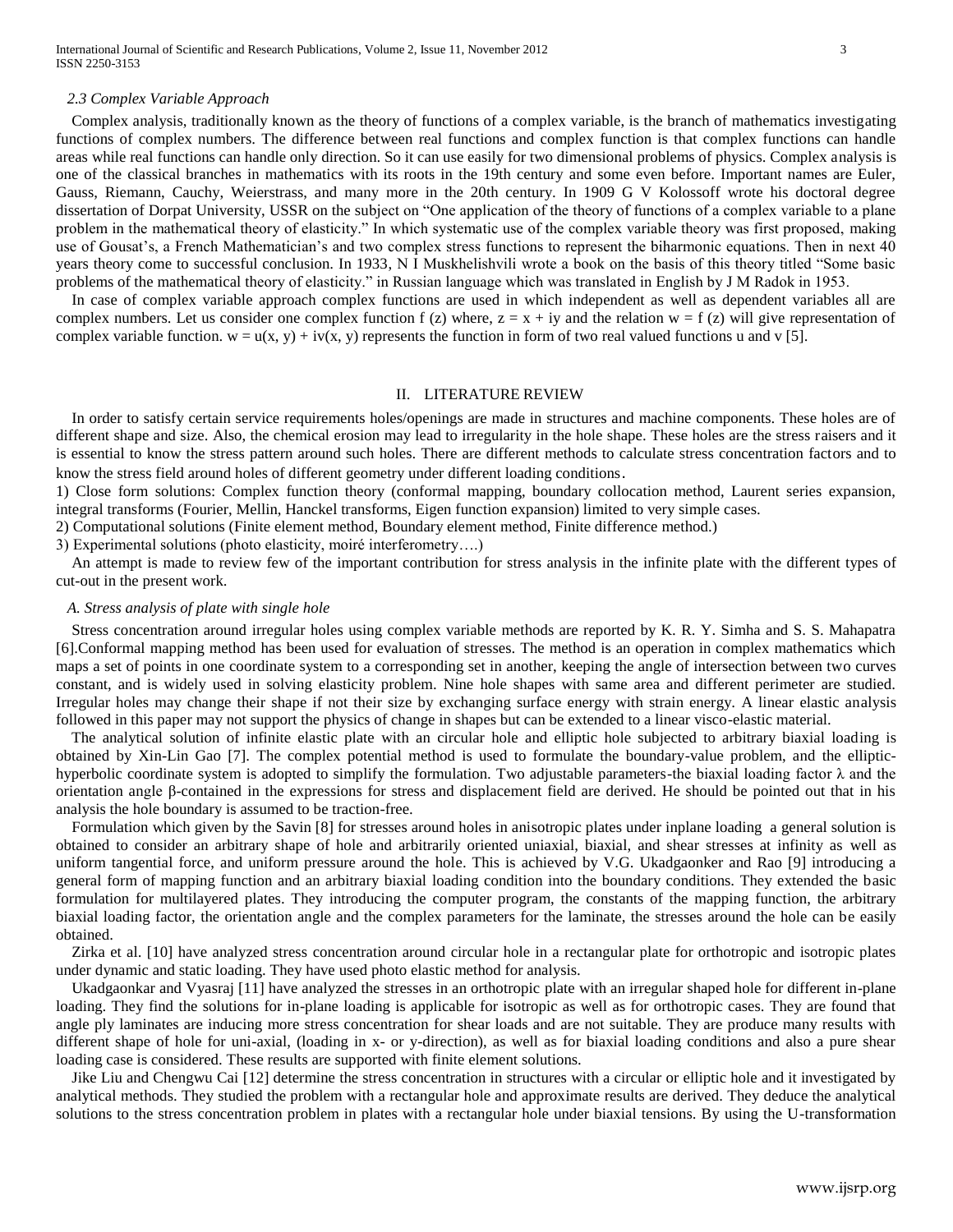technique and the finite element method, the analytical displacement solutions of the finite element equations are derived in the series form. They derive the stress concentration factors for various ratios of height to width of the hole are obtained.

 D S Sharma , Khushbu Panchal and Patel Nirav [13,14] obtain the general solution for determining the stress field around circular hole and triangular hole in infinite orthotropic plate subjected to internal pressure by use of the Muskhelisvili's complex variable method and numerical results are obtain using MATLAB 7.6. They studied the effect of fiber orientation and material parameter on stress pattern around pressurized circular hole. They use the ANSYS for preparation of model and results are compared with the Muskhelisvilli's complex variable method. The formulation which they find is a good tool for the designer to predict stress pattern around internally pressurized hole and to predict failure pattern of mechanical component and structures.



Figure 2: Plate with circular hole

They find the stress components for plane stress conditions in terms of Muskhelisvilli's complex function  $\phi$  (z<sub>1</sub>) and Ψ (z<sub>2</sub>) as follows:

$$
\sigma_x = 2\text{Re}\Big[s_1^2 \phi'(z_1) + s_2^2 \psi'(z_2)\Big] \n\sigma_y = 2\text{Re}\Big[\phi'(z_1) + \psi'(z_2)\Big] \n\tau_{xy} = -2\text{Re}\Big[s_1 \phi'(z_1) + s_2 \psi'(z_2)\Big]
$$

Table 1: Comparison of results of present method with ANSYS results for circular hole [13]

| <b>Material</b>          | <b>Stress</b>   | <b>Present Method Result</b> | <b>ANSYS Result</b> |
|--------------------------|-----------------|------------------------------|---------------------|
|                          | Max $\sigma_X$  | 1.00                         | 1.001               |
| Isotropic                | Мах $\sigma_Y$  | 1.00                         | 1.001               |
|                          | Max $\tau_{XY}$ | 1.00                         | 0.9955              |
| Glass/Epoxy              | Max $\sigma_X$  | 1.6521                       | 1.555               |
| Fiber orientation        | Max $\sigma_Y$  | 1.3085                       | 1.209               |
| $=0^{\circ}$             | Max $\tau_{XY}$ | 0.8537                       | 0.8554              |
| Glass/Epoxy              | Max $\sigma_X$  | 1.7916                       | 1.611               |
| Fiber orientation        | Max $\sigma_Y$  | 1.7916                       | 1.599               |
| $= 0^{\circ}/90^{\circ}$ | Max $\tau_{XY}$ | 0.7164                       | 0.7942              |

 D K N Rao, Ramesh Babu and K R Reddy [15] find the solution is useful for finding the stress distribution around holes in symmetric laminates as well as in isotropic plates and also to determine the failure strength of the laminate on first ply failure basis by Tsai-Hill, Hashin-Rotem and Tsai-Wu criteria. This is a one stop solution for all kinds of in-plane loading on symmetric laminates as well as isotropic plates with any shape of cutout. They using the Savin's basic solution for anisotropic plates, the stress functions are derived for generalized mapping function for the hole and arbitrarily oriented in-plane loading. Square and rectangular holes in symmetric laminates of Graphite/epoxy and Glass/epoxy are studied. The stress results are also obtained by ANSYS for comparison.

 In Table 2, contributions of work from many researchers have been summarized. Different techniques over the years have been used for stress analysis by the researchers. These have been compared on the basis of type of discontinuity in the element like notches or holes, circular/elliptical hole etc., the types of material used for the element, different types of loading applied to the element like axial transverse, biaxial loading etc.

Table 2: Review of stress analysis in plate with singularities

| Sr. No | <b>Author</b>  | Year | <b>Discontinuity</b> | <b>Material</b> | Loading  | <b>Analysis Techniques</b>        |
|--------|----------------|------|----------------------|-----------------|----------|-----------------------------------|
|        | R. E. Peterson | 1966 | Holes,               | Isotropic       | Axial,   | Complied work of many researchers |
|        | [4]            |      | <b>Notches</b>       | plate           | bending  |                                   |
|        |                |      |                      |                 | moment,  |                                   |
|        |                |      |                      |                 | twisting |                                   |
|        |                |      |                      |                 | moment   |                                   |

(4)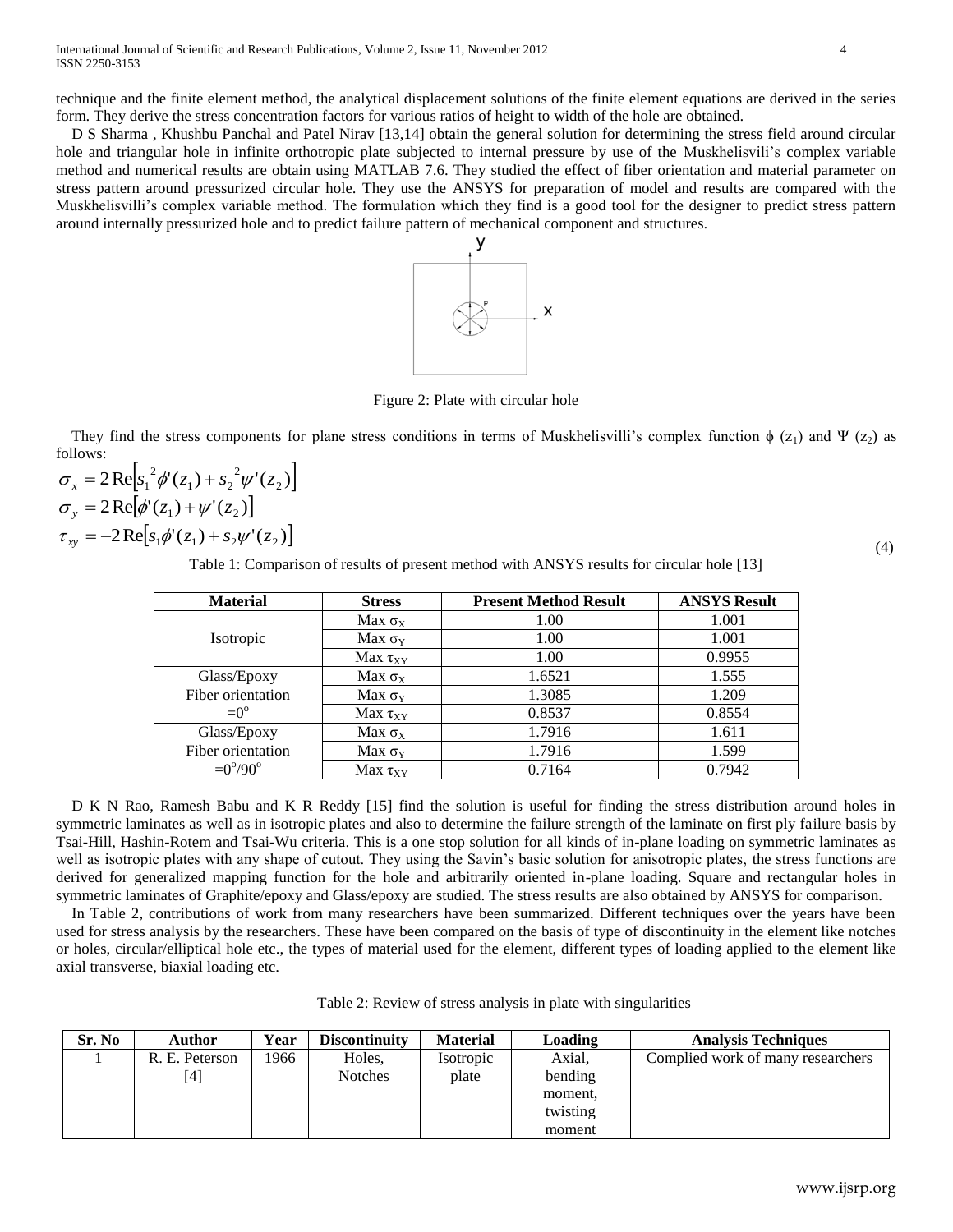| $\overline{2}$ | Xin-Lin Gao<br>$[7]$                                                 | 1995 | Circular hole<br>and elliptic<br>hole                         | Infinite<br>elastic plate                | Arbitrary<br>biaxial loading                                                       | Complex potential method                                              |
|----------------|----------------------------------------------------------------------|------|---------------------------------------------------------------|------------------------------------------|------------------------------------------------------------------------------------|-----------------------------------------------------------------------|
| $\overline{3}$ | K. R. Y. Simha<br>and $S.S.$<br>Mahapatra [6]                        | 1998 | Ir-regular<br>holes                                           | Infinite<br>elastic plate                | Hydrostatic<br>tension, pure<br>shear loading,<br>pure shear state                 | Kolosov - Muskhelisvilli's complex<br>variable approach               |
| $\overline{4}$ | V.G. Ukadgao-<br>nker and<br>D.K.N. Rao [9]                          | 1999 | Triangular<br>hole                                            | Isotropic<br>and<br>orthotropic<br>plate | Uniaxial,<br>biaxial, shear<br>stress,<br>tangential shear,<br>uniform<br>pressure | Savin's conformal mapping and<br>Cauchy integrals                     |
| 5              | A. I. Zirka [10]                                                     | 2004 | Circular Hole                                                 | Orthotropic<br>plate                     | Static and<br>dynamic                                                              | Photo elastic method                                                  |
| 6              | Ukadgao-nkar<br>and Vyasraj<br>$[11]$                                | 2005 | Different<br>shape of hole<br>(circular,<br>elliptical, etc.) | Orthotropic<br>laminate                  | Uniaxial,<br>biaxial, pure<br>shear stress                                         | Savin's complex variable method and<br>Finite element method          |
| $\overline{7}$ | Jike Liu and<br>Chengwu Cai<br>[12]                                  | 2008 | Rectangular<br>hole                                           |                                          | <b>Biaxial</b> loading                                                             | U-transformation technique and Finite<br>element method               |
| 8              | D S Sharma,<br>Khushbu<br>Panchal and<br>Patel Nirav <sup>[13]</sup> | 2010 | Circular hole                                                 | Orthotropic<br>plate                     | Internal<br>pressure                                                               | Muskhelisvilli's complex variable<br>method and Finite element method |
| 9              | D S Sharma,<br>Khushbu<br>Panchal and<br>Patel Nirav [14]            | 2010 | Triangular<br>hole                                            | Orthotropic<br>plate                     | Uniaxial,<br>Biaxial and<br>Shear loading                                          | Muskhelisvilli's complex variable<br>method and Finite element method |
| 10             | D K N Rao,<br>Ramesh Babu<br>and K R Reddy<br>$[15]$                 | 2010 | Square and<br>Rectangular<br>hole                             | Symmetric<br>laminates                   | Arbitrary<br>biaxial loading                                                       | Savin's complex variable method and<br>Finite element method          |

## *B. Stress analysis of plate with multiple hole*

 In Table 3, contributions from many researchers on Stress analysis of plate with multiple holes have been summarized. Different techniques over the years have been used for stress analysis of plate with multiple holes by the researchers.

Table 3: Review of stress analysis in plate with multiple holes

| Sr. No         | <b>Author</b>    | Year | <b>Discontinuity</b> | <b>Material</b> | Loading           | <b>Analysis Techniques</b>           |
|----------------|------------------|------|----------------------|-----------------|-------------------|--------------------------------------|
|                | V. G.            | 1993 | Two elliptical       | Isotropic       | Uniform           | Complex variable approach            |
|                | Ukadgaonker      |      | holes                |                 | pressure and      |                                      |
|                | and Patil $[16]$ |      |                      |                 | tangential        |                                      |
|                |                  |      |                      |                 | stresses          |                                      |
| $\mathfrak{D}$ | T. K. Paul and   | 1995 | Two circular         | Thick FRP-      | <b>Transverse</b> | Finite element displacement method   |
|                | K. M. Rao [17]   |      | holes                | finite          | loading           | along with high order bending theory |
|                |                  |      |                      | laminated       |                   |                                      |
|                |                  |      |                      | plate           |                   |                                      |
| $\mathcal{E}$  | J.M. Henshaw,    | 1996 | Multiple holes       | Laminated       | Tensile and       | Finite element method                |
|                | J. R. Sorem Jr,  |      |                      | composite       | shear loading     |                                      |
|                | Glaessgen [18]   |      |                      | plate           |                   |                                      |
| $\overline{4}$ | K. Ting, K. T.   | 1999 | Multiple             | Infinite        | Remote            | Boundary alternating method          |
|                | Chen, W. S.      |      | elliptical holes     | domain          | uniform stresses  |                                      |
|                | Yang $[19]$      |      |                      |                 |                   |                                      |
|                |                  |      |                      |                 |                   |                                      |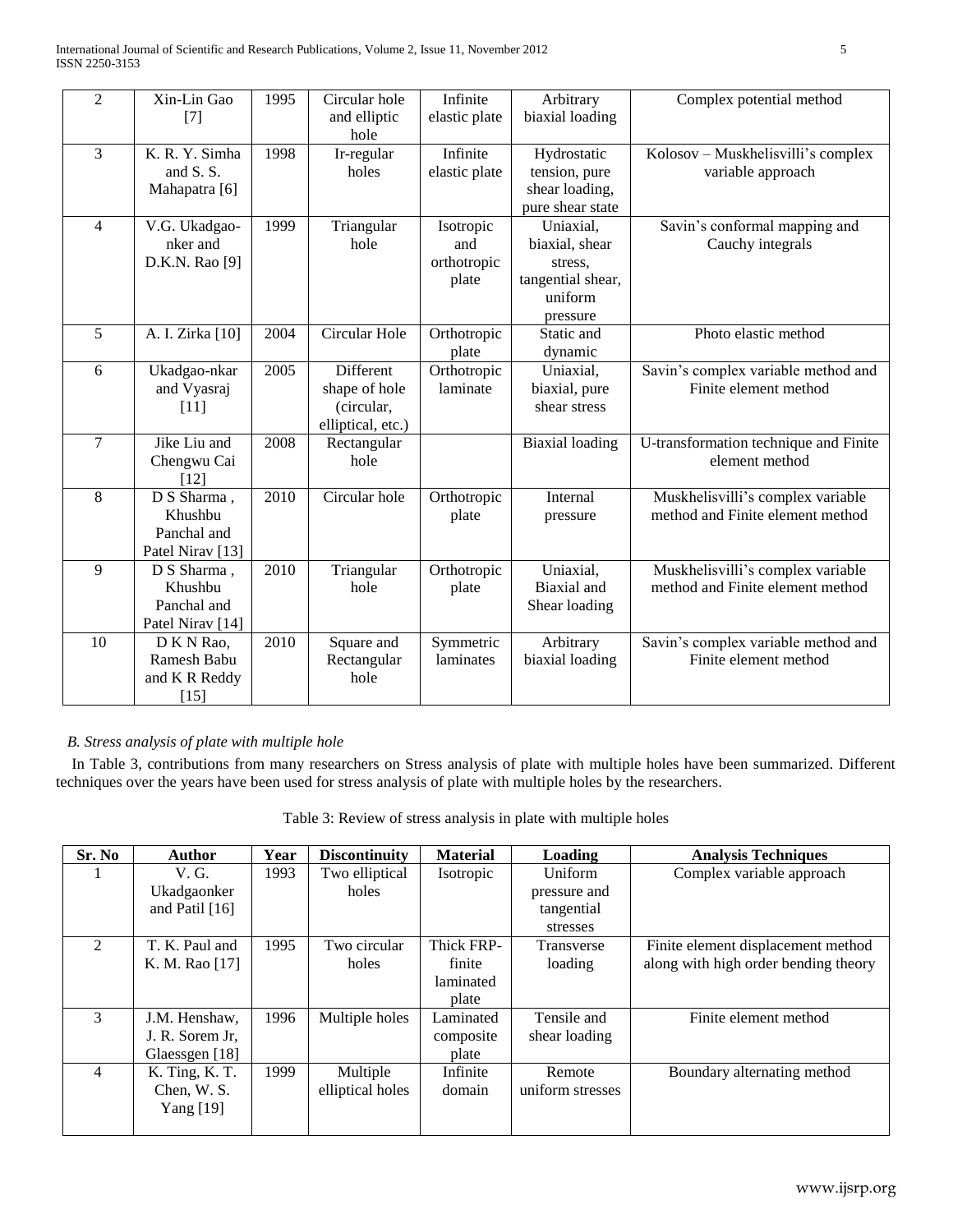|   | E. Pan, B.<br>Yang, G. Cai,<br>F.G. Yuan [20]                          | 2000 | Multiple<br>circular hole | Infinite<br>composite<br>laminate | Uniform loads<br>on the hole<br>boundaries & at             | Boundary element method                                       |
|---|------------------------------------------------------------------------|------|---------------------------|-----------------------------------|-------------------------------------------------------------|---------------------------------------------------------------|
|   |                                                                        |      |                           |                                   | infinity                                                    |                                                               |
| 6 | Jianlin Wang,<br>Steven L.<br>Crouch, Sofia<br>G.Mogilevskay<br>a [21] | 2003 | Multiple<br>circular hole | Infinite<br>isotropic<br>plate    | Uniform loads<br>on the hole<br>boundaries & at<br>infinity | Complex integral equation method                              |
|   | L Q Zhang, A Z<br>Lu, Z Q Yue, Z<br>F Yang [22]                        | 2009 | Two elliptical<br>holes   | Infinite<br>elastic plate         | Uniform loads<br>on the hole<br>boundaries                  | Schwarz's alternating method and<br>Muskhelishvili's approach |

 L Q Zhang, A Z Lu, Z Q Yue and Z F Yang [22] using the Schwarz's alternating method and the Muskhelishvili's complex variable function techniques to determine the stress solution for an infinite elastic plate around two elliptic holes which shows in figure 3 subjected to uniform loads on the hole boundaries and at infinity. This algorithm can be used to compute the stress concentration factors.



Figure 3: An infinite elastic plate containing two elliptical holes subjected to any uniform stress at the infinity, normal tractions  $N_1$  and  $N_2$  and tangential shears  $S_1$  and  $S_2$  on the boundaries

## III. CONCLUSION

 In this paper an effort is made to review the investigations that have been made on the stress analysis of infinite plate with cut-out. An attempt has been made in the article to present an overview of various techniques developed for stress analysis of infinite plate. Singularities of circular hole, elliptical hole, triangular hole and rectangular hole and multiple hole like circular hole and elliptical hole in infinite plate are considered.

#### ACKNOWLEDGMENT

 The authors acknowledge the institute authorities for supporting the present work to be carried out in the institute. Authors also acknowledge the various researchers whose works has been reviewed and reported in this paper.

#### **REFERENCES**

- [1] S. Timoshenko and J. N. Goodier, "Theory of Elasticity", New York: McGraw Hill Book Co., 1988.
- [2] J. W. Dally and W. F. Riley, "Experimental Stress Analysis", McGraw Hill Book Co., 1987.
- [3] R. T. Fenner, "The boundary integral equation and boundary element method in engineering stress analysis", The Journal of Strain Analysis for Engineering Design IMechE, vol. 18, no. 4, pp. 199-205,1983.
- [4] R. E. Peterson, "Stress concentration design factors", New York: John Wiley and sons, 1966.
- [5] Muskhelishvili, N. I. "Some basic problems of the mathematical theory of elasticity" P. Noordhooff Ltd., Groningen, The Netherlands, 1963.
- [6] K. R. Y. Simha, S. S. Mohapatra, "Stress concentration around irregular holes using complex variable", Sadhana, Vol. 23, Part 4, pp. 393-412, 1998.
- [7] X. L. Gao, "A general solution of an infinite elastic plate with an elliptic hole under biaxial loading", Journal of Pressure Vessels and Piping, Vol. 67, pp. 95-104, 1996.
- [8] Savin GN, "Stress concentration around holes", New York: Pergamon Press, 1961.
- [9] V. G. Ukadgaonker, D. K. N. Rao, "A general solution for stress around holes in symmetric laminates under inplane loading", Journal of composite structures, vol. 49, pp. 339-354, 2000.
- [10] A. I. Zirka, M. P. Malezhik and I. S. Chernyshenko, "Stress distribution in an orthotropic plate with circular holes under impulsive loading", International Applied Mechanics, vol. 40, no. 2, 2004.